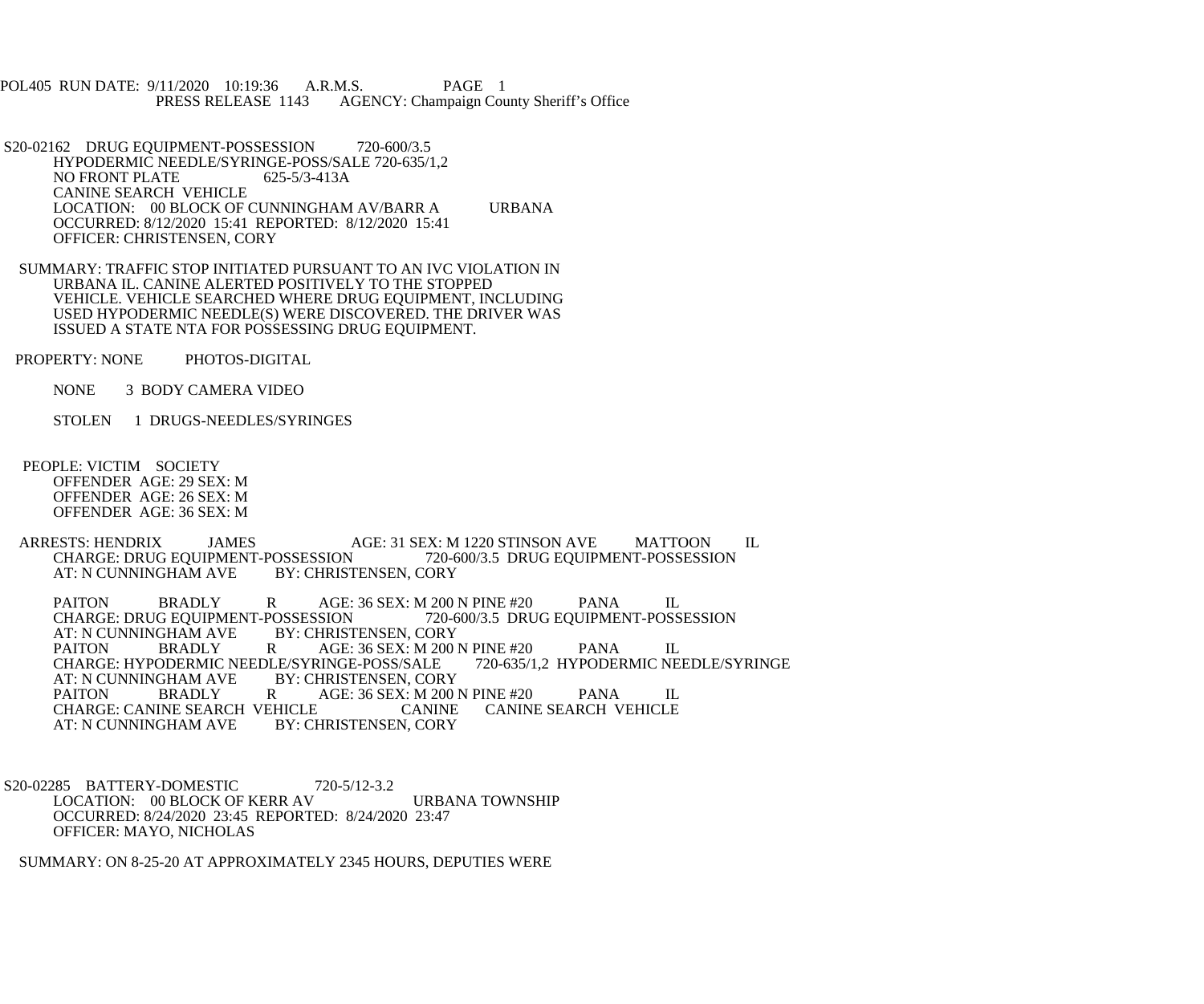POL405 RUN DATE: 9/11/2020 10:19:36 A.R.M.S. PAGE 2<br>PRESS RELEASE 1143 AGENCY: Champaign Cou AGENCY: Champaign County Sheriff's Office DISPATCHED TO KERR AV IN URBANA TOWNSHIP FOR A POSSIBLE DOMESTIC DISPUTE. UPON OUR ARRIVAL DEPUTIES INTERVIEWED ALL PARTIES. BOTH PARTIES AGREED TO SEPARATE FOR THE NIGHT AND ADVISED THAT THE INCIDENT WOULD BE DOCUMENTED.

PROPERTY: NONE 1 BODY CAMERA VIDEO

 OFFENDER AGE: 28 SEX: F OFFENDER AGE: 29 SEX: M VICTIM AGE: 28 SEX: F URBANA IL VICTIM AGE: 29 SEX: M URBANA IL

- S20-02287 THEFT-IDENTITY 720-5/16-30(A) LOCATION: 00 BLOCK OF MAPLE ST E OGDEN OCCURRED: 8/25/2020 15:03 REPORTED: 8/25/2020 17:16 OFFICER: METZLER, JEFFREY
- SUMMARY: DEPUTIES WERE DISPATCHED TO THE 100 BLK OF E. MAPLE IN THE VILLAGE OF OGDEN FOR A REPORT OF DECEPTIVE PRACTICES. VICTIM WAS NOTIFIED BY THEIR EMPLOYER THAT A FRAUDULENT UNEMPLOYMENT CLAIM HAD BEEN FILED ON HER BEHALF. THE VICTIM WAS UNABLE TO PROVIDE ANY SUSPECT INFORMATION.
- PROPERTY: NONE 1 BODY CAMERA VIDEO

OFFENDER SEX: RACE: HEIGHT: 000 WEIGHT: 000 HAIR: EYES:<br>VICTIM AGE: 37 SEX: FOGDEN IL VICTIM AGE: 37 SEX: F OGDEN

- S20-02288 UNLAWFUL POSS/USE WEAPON BY FELON 720-5/24-1.1 CRIMINAL DAMAGE TO PROPERTY 720-5/21-1 ILLEGAL TRANSPORTATION CANNABIS AU 625-5/11-502.15 ABC<br>DRIVING UNDER REVOKED LICENSE 625-5/6-303 DRIVING UNDER REVOKED LICENSE 625-5/6-303<br>LOCATION: 00 BLOCK OF 3000N HARWOOD TOWNSHIP LOCATION: 00 BLOCK OF 3000N OCCURRED: 8/25/2020 18:15 REPORTED: 8/25/2020 18:32 OFFICER: BOLT, GAGE
- SUMMARY: ON 8/25/20 AT APPROXIMATELY 1834 HOURS DEPUTIES WERE DISPATCHED TO THE REPORT OF AN ARMED SUBJECT IN THE AREA OF HARWOOD TWP. DEPUTIES CONDUCTED A SUSPICIOUS VEHICLE STOP ON A CAR THAT WAS BELIEVED TO HAVE BEEN IN INVOLVED. DEPUTIES LATER ARRESTED THE MALE DRIVER OF THE VEHICLE WHO WAS TRANSPORTED TO THE CHAMPAIGN COUNTY SATELLITE JAIL.

PROPERTY: NONE 8 BODY CAMERA VIDEO

1 BODY CAMERA VIDEO

- NONE BODY CAMERA VIDEO
- NONE 24 PHOTOS-DIGITAL
- NONE 1 PHOTOS-DIGITAL